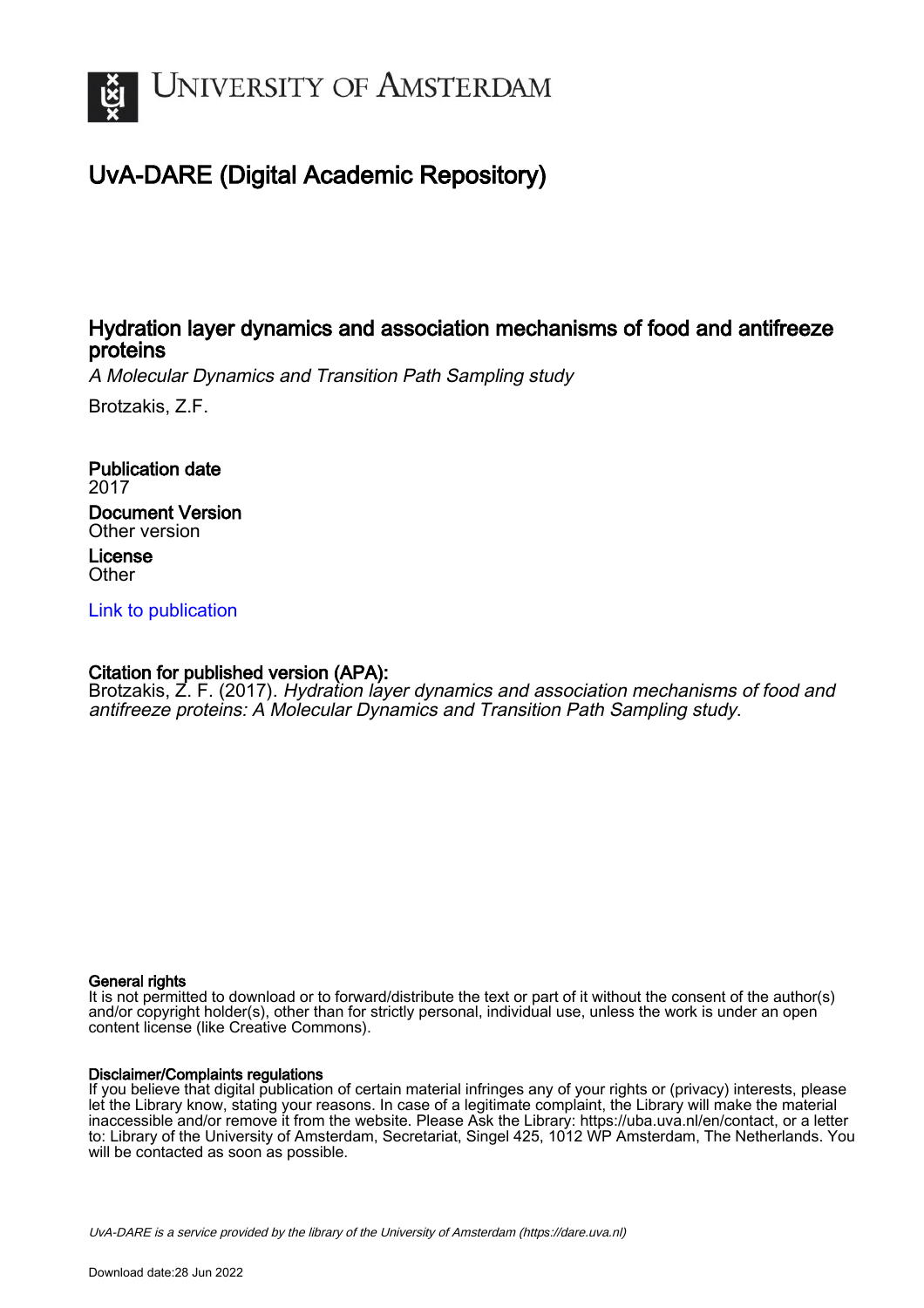# **Chapter 2**

# **Methods**

Molecular simulations are central to the computation of equilibrium and dynamic properties of classical many body systems, as well as in bridging microscopic with macroscopic observables [1–4] that could be of both experimental and basic importance.

The work of Metropolis et al. [5] in 1953 led to the foundation of Monte Carlo simulations (MC) and introduced the era of molecular simulations. A few years later application of the MC algorithm to a Lennard-Jones potential [6] could quantitatively capture thermodynamic properties. The direct comparison of these computed thermodynamic properties to liquid argon experiments manifested the predictive power of molecular simulations. A few years later in 1957 the Molecular Dynamics (MD) technique was introduced by Alder [7] ; a powerful technique that could capture the dynamics of a system by integrating Newton's equation of motion.

Nowadays Molecular Dynamics is routinely [3] used to explore the conformational dynamics and transitions of complex biological systems, e.g. protein folding, and protein association. Capturing the folding process by brute force Molecular Dynamics simulations of small proteins in the order of microseconds is nowadays tractable by using parallel computing or by use of GPUs [8, 9]. The development of the Anton machine enabled reaching long timescales. The Anton machine [10] is a massively parallel MD specific hardware capable of simulating several milliseconds per day. Many biological transitions occur on that timescale, such as drug binding to proteins, small protein folding [11, 12] etc.

However, natural systems undergo rare but important physical or chemical transitions (transformations) between stable states. For example, large protein folding, conformational changes of molecules, diffusion in solids, crystal nucleation are processes that occur at the millisecond to seconds timescales. To obtain the long time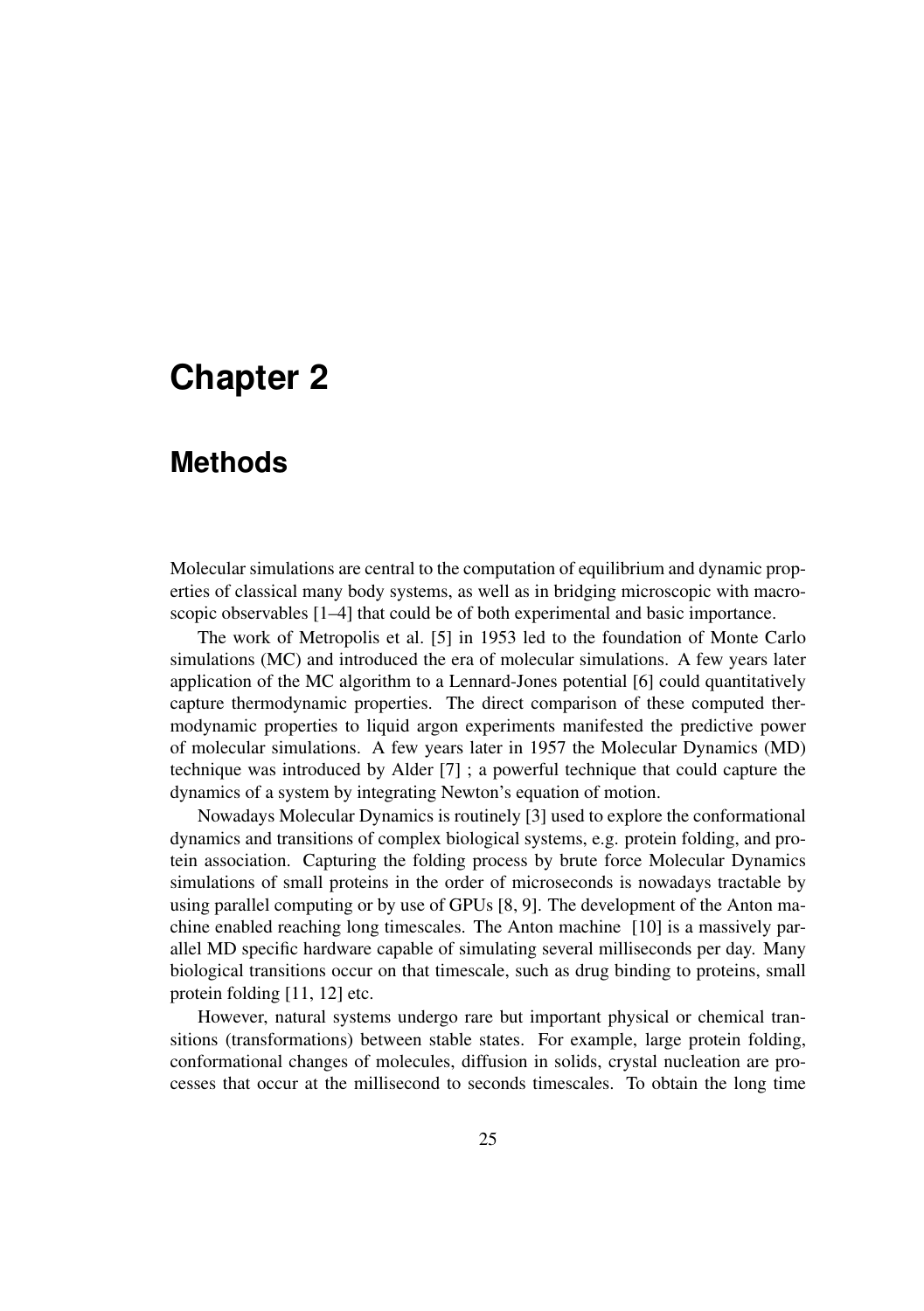dynamics of these systems one needs to capture a statistically important amount of these rare transitions, which is intractable even for the Anton machine. One way to overcome this problem is to perform rare event simulations that can adequately sample rare transitions. In this thesis we perform Transition Path Sampling to sample rare transitions between stable states, to identify on pathway intermediates, and understand the mechanism of the transition.

The chapter is organized as follows. We first introduce the Molecular Dynamics technique, an important tool of this thesis. Then we briefly present the Transition Path Sampling algorithm.

## **2.1 Molecular Dynamics**

Classical Molecular Dynamics is a method that solves Newton's deterministic equations of motion. It uses the gradient of the potential energy of a system  $V(r)$  to evaluate the trajectory of *N* atoms, given their initial conditions.

$$
F(t) = ma(t) \tag{2.1}
$$

$$
u(t) = \frac{dr(t)}{dt}
$$
 (2.2)

$$
a(t) = \frac{du(t)}{dt}
$$
 (2.3)

Given the potential energy  $V_i(r)$ , for each atom *i* of mass  $m_i$ , the force acting on the atom *i* at time *t* is given by the gradient of the potential  $F_i(r(t)) = -\nabla V_i(r(t))$ . Subsequently, one uses an integration algorithm to estimate the positions  $r(t + \Delta t)$  and velocities  $u(t + \Delta t)$  at time  $t + \Delta t$ .

There exist many integration algorithms to propagate Newton's equation of motion [13, 14]. Since Newton's equations of motion are time reversible, and preserve the phase space volume, good integrators are considered ones that are time reversible and cause minimal energy drift, therefore, conserving the equilibrium distributions in phase space. Integrators with those properties which are commonly used in Molecular Dynamics simulations are the Verlet, Velocity-Verlet and Leap-Frog algorithms.

The Verlet algorithm can be derived using a Taylor expansion about  $r(t)$ . One can sum up the Taylor expansions at  $t + \Delta t$  and  $t - \Delta t$  shown below to retrieve the equation for advancing the positions in time, as shown in eq 2.6. The advancement of velocities can be retrieved by subtracting eq. 2.4 and eq. 2.5 and is shown in eq. 2.7.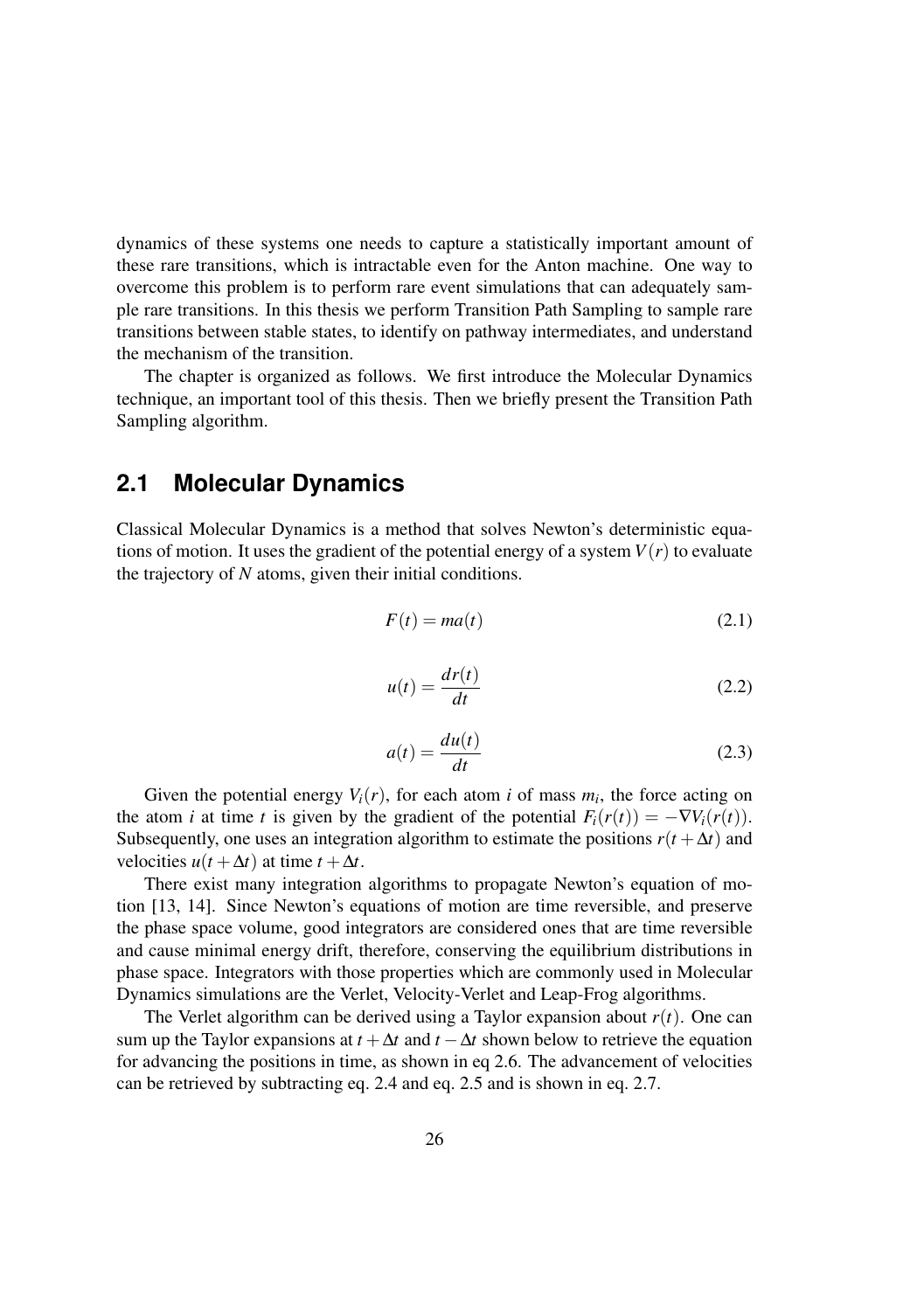

Figure 2.1.1: Three different forms of integrating algorithms. a) Verlet, b) Leap-Frog and c) Velocity-Verlet. Schematic from Allen & Tildesley, Computer Simulation of liquids [1]

$$
r(t + \Delta t) = r(t) + \dot{r}\Delta t + \frac{1}{2}\ddot{r}\Delta t^2 + \frac{1}{3}\dddot{r}\Delta t^3 + O(\Delta t^4)
$$
 (2.4)

$$
r(t - \Delta t) = r(t) - \dot{r}\Delta t + \frac{1}{2}\ddot{r}\Delta t^2 - \frac{1}{3}\dddot{r}\Delta t^3 + O(\Delta t^4)
$$
 (2.5)

$$
r(t + \Delta t) = 2r(t) - r(t - \Delta t) + \frac{F(t)}{m} \Delta t^2 + O(\Delta t^4)
$$
 (2.6)

$$
u(t + \Delta t) = \frac{1}{2\Delta t} \left( r(t + \Delta t) - r(t - \Delta t) + O(\Delta t^2) \right)
$$
 (2.7)

As shown in Fig. 2.1.1a, to propagate the positions, the Verlet algorithm uses the positions at time *t* and *t* −∆*t* and the forces at *t*. As shown in eq. 2.6 the Verlet algorithm propagates  $r$  about  $r(t)$  symmetrically in time thus making it time reversible [1], and simultaneously preserves linear momentum, thus conserving the total energy. However, the algorithm is subject to some computational imprecision since the velocities are calculated with an error of the order  $\Delta t^2$ . Similar to the Verlet algorithm is the Leap-Frog algorithm, shown in equations 2.8 and 2.9.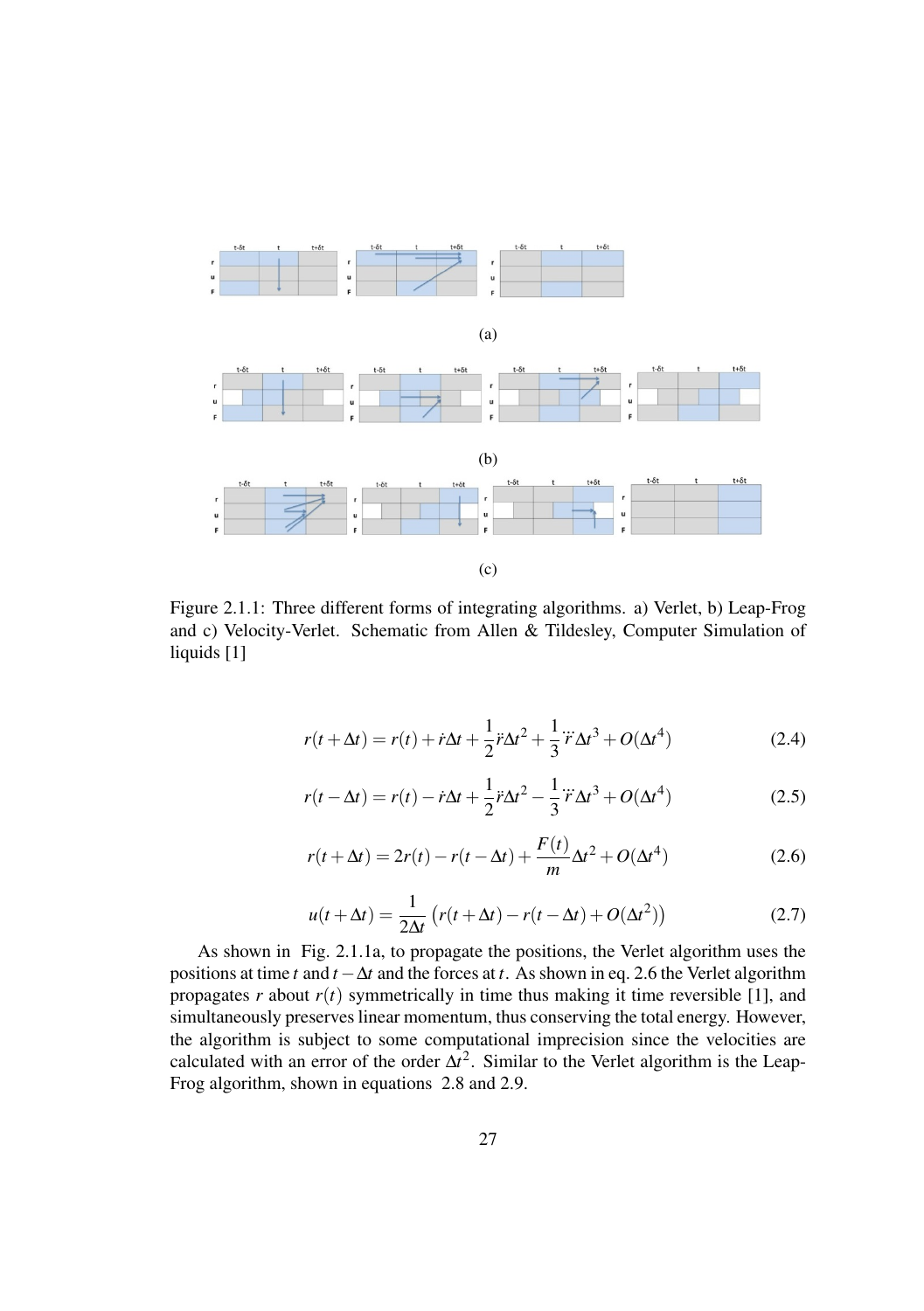$$
r(t + \Delta t) = r(t) - u(t + \frac{1}{2}\Delta t)\Delta t
$$
\n(2.8)

$$
u(t + \frac{1}{2}\Delta t) = u(t - \frac{1}{2}\Delta t) + \frac{F(t)}{m}\Delta t
$$
\n(2.9)

The positions at time *t* as well as the velocities at time  $t + \frac{\Delta t}{2}$  are used to propagate the positions, whereas the velocities at time  $t + \frac{\Delta t}{2}$  are calculated using the forces at time *t* and the velocities at time  $t - \frac{\Delta t}{2}$ , as shown in Fig. 2.1.1b.

In the Leap-Frog algorithm, one needs to calculate the velocities at time *t* in an extra step, using  $u(t - \frac{1}{2}\Delta t)$  and  $u(t + \frac{1}{2}\Delta t)$ . In order to avoid this extra step, the Velocity-Verlet algorithm stores the positions, velocities and forces at the same time step (equations 2.10 and 2.11) while minimizing the round off error.

$$
r(t + \Delta t) = r(t) + u(t)\Delta t + \frac{F(t)}{2m}\Delta t^2
$$
\n(2.10)

$$
u(t + \Delta t) = u(t) + \frac{F(t + \Delta t) + F(t)}{2m} \Delta t
$$
\n(2.11)

All the above algorithms are time reversible and conserve phase space volume in the limit of small time steps. However, since there is no perfect integrating algorithm, there exists a small non-zero error in the calculation of the positions, velocities and forces. A small perturbation in the initial conditions can lead to a deviation from the "true" trajectory that scales exponentially with time according to the Lyapunov exponent  $\lambda$ . Although Molecular Dynamics does not predict the true physical trajectory, even not in principle, it provides statistically trustworthy trajectory predictions [2].

Molecular Dynamics simulations can simulate typically systems of thousands to millions of atoms, using boxes with a linear size of a few tens of nanometres. Such finite size systems cause artifacts on both dynamics and thermodynamics, because of the large fraction of atoms close to the boundaries. If the system had free or wall boundaries, the fraction of particles at the boundary would scale as  $N^{-\frac{1}{3}}$ , leaving a significant amount of molecules being influenced by the finite size of the system, influencing its dynamic and thermodynamic properties. To simulate bulk properties, periodic boundary conditions (PBC) are used. These periodic boundaries mimic infinite bulk surroundings, where the periodic box is replicated an infinite amount of times into all directions [1, 2]. However, one needs to be careful in the choice of box size, since periodicity rules out fluctuations that are of longer length than the box size. This effect is critical in phase transitions, where long range density fluctuations come into play. In addition, to simulate for instance protein folding transitions or protein association,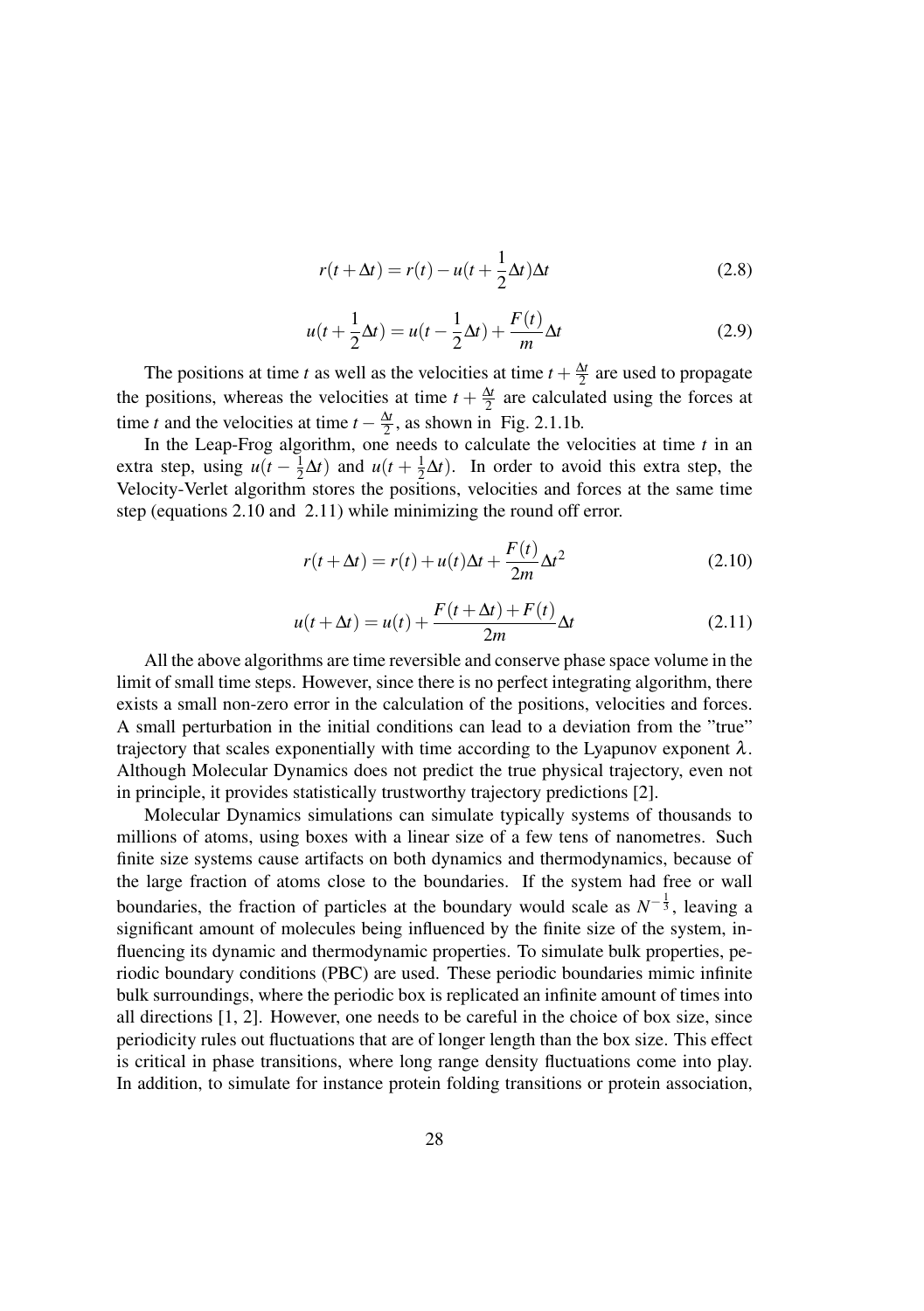one needs to construct a box with a size greater than the cutoffs of the short ranged interactions so that atoms do not interact with their own image, and at the same time large enough to accommodate the transition that one wants to study. For example, for the association of two middle sized proteins ( $R_g \approx 2$  nm each) in water, a cubic box of length 10 nm and about 100.000 atoms would be needed in order to capture dissociation events that require to visit a dissociated state with a minimum protein-protein distance of at least 1 nm. Moreover, when using PBCs short ranged atomic interactions are calculated only between nearest periodic neighbours (the minimum image convention). Since the slowest part of the simulation involves the force calculations which scales as  $N^2$ , where N is the number of particles in the box, one wants to have the box size to the absolute minimum for more efficient calculations. Hence using truncated octahedron boxes that reduce the solvent molecules about 30 % are commonly used in MD simulations.

#### 2.1.1 Molecular Dynamics of solvated proteins

#### All atom Force Field models

The propagation of positions and velocities in the Verlet integration algorithm requires as input the force acting on each atom. Since the force on each atom can be obtained by the gradient of the potential energy at each atom, it follows that an atomic description of the potential energy is essential for MD. A force field is a set of classical interatomic semi-empirical potential energy functions that describes the interactions between atoms. Common force fields in biomolecular simulations are the AMBER [15], OPLSAA [16], CHARMM [17], and GROMOS [18]. The basic form of a force field is shown in eqs. 2.12-2.14.

$$
V_{tot} = V_{cov} + V_{noncov} = [V_{bond} + V_{angle} + V_{dih}] + [V_{vdw} + V_{el}]
$$
\n(2.12)

$$
V_{cov} = \sum_{i,j} \frac{1}{2} k_b^{ij} (r_{ij} - r_{ij}^0)^2 +
$$
  

$$
\sum_{i,j,k} \frac{1}{2} k_a^{ijk} (\theta_{ijk} - \theta_{ijk}^0)^2 +
$$
  

$$
\sum_{i,j,k,l} \frac{1}{2} k_d^{ijkl} (1 + \cos(n\phi_{ijkl} - \phi_{ijkl}^0))
$$
  

$$
V_{noncov} = \sum_{LJ} k_{ij} \left[ \left( \frac{C_{ij}^A}{r_{ij}} \right)^{12} - \left( \frac{C_{ij}^B}{r_{ij}} \right)^6 \right] + \sum_{el} \frac{q_i q_j}{4 \pi \epsilon_0 r i j}
$$
 (2.14)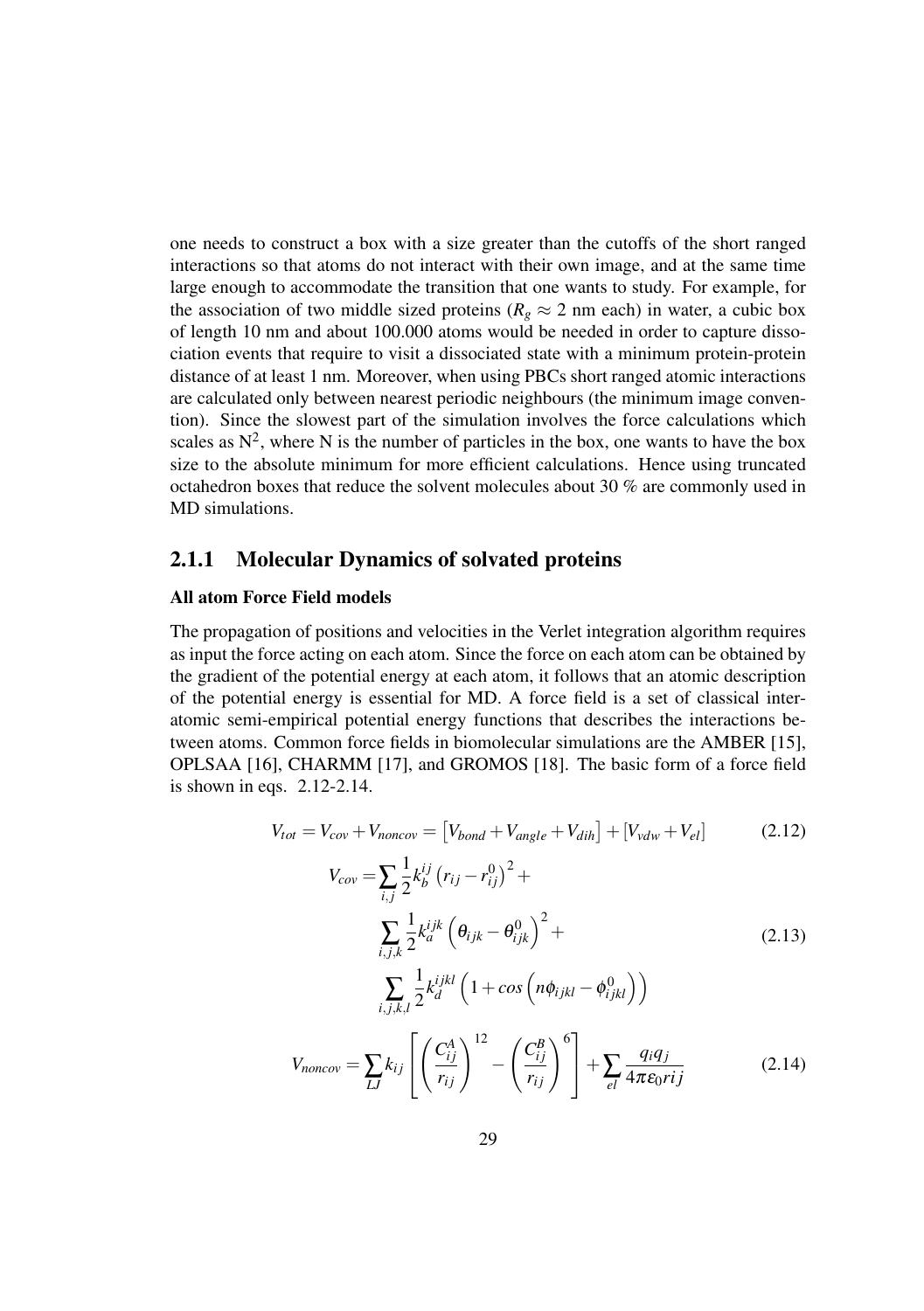The covalent bonds and angle terms are described harmonically, whereas the dihedrals by a periodic function. In eq 2.13,  $r_{ij}$  is the bond length between atoms *i* and *j*,  $\theta_{ijk}$  is the valence angle between atoms *i*, *j*, *k* and  $\phi_{ijkl}$  is the dihedral angle between atoms *i*,*j*, *k*,*l* and *n* is the multiplicity. The corresponding bond, angle and dihedral equilibrium values are  $r_{ij}^0$ ,  $\theta_{ijk}^0$ ,  $\phi_{ijkl}^0$  with force constants  $k_b^{ij}$  $\frac{ij}{b}$ ,  $k_a^{ijk}$ ,  $k_d^{ijkl}$  $d \text{ respectively.}$ Non-covalent interactions consist of van der Waals interactions, Pauli repulsions and electrostatic interactions. The 6-12 Lennard-Jones potential parametrizes the Pauli repulsion with a term scaling  $\propto r^{-12}$  and the van der Waals attraction with an term  $\propto r^{-6}$ . The parameters  $C_{ij}^A$  and  $C_{ij}^B$  are related to the repulsion and attraction between atoms *i*,*j*. The electrostatic interactions between atoms *i* and *j* are described with a Coulombic term. This term involves the partial atomic charges  $q_i$ ,  $q_j$ , the dielectric permittivity of vacuum  $\varepsilon_0$ . All of the interactions except for the electrostatic, decay within the box size. However, since the electrostatic interactions scale  $\propto r^{-1}$ , truncation and tail correction of the electrostatic potential is not a good strategy, as the tail correction energy term will diverge for any potential that decays slower than  $\propto r^{-3}$ .

A way around this problem is provided by methods that split the sum of electrostatic interactions into a short and a long term. The short range term is solved in real space, and the long range term in reciprocal space. A commonly used method is the Particle Mesh Ewald approach in which the electrostatic interactions are splitted into short and long range terms. Up to a cuttoff, the electrostatic contribution is calculated from the particle-particle interactions whereas for greater distances the charges are put on a grid, and from the grid density the Poisson equation is solved efficiently using Fast Fourier Transform techniques [13]. A similar often used technique is Particle Particle /Particle Mesh (PPPM) [13].

The accuracy of force-fields depends on the target data used to optimize the forcefields parameters. These data include QM calculations as well as experimental measurements. Bond and angle equilibrium constants as well as the multiplicity and phase are obtained from QM calculations of geometries. The vibrational spectra are used to adjust the force constants [19]. Optimization of the non bonded interactions is pivotal for reproducing the thermodynamic properties, as well as the structure of biomolecules. Charge determination methods such as the QM electrostatic potential (ESP) where the charges are optimized to reproduce the QM determined ESP is a standard approach to reproduce well the electronic properties of molecules. Lennard-Jones parameters are adjusted in order to reproduce experimentally determined targeted thermodynamic properties such as the heat of vaporization, density, compressibilities, heat capacities and free energy of solvation [20–22]. Van der Waals interactions can be also obtained using ab initio calculations [23].

In order to make molecular dynamic simulations computationally efficient, one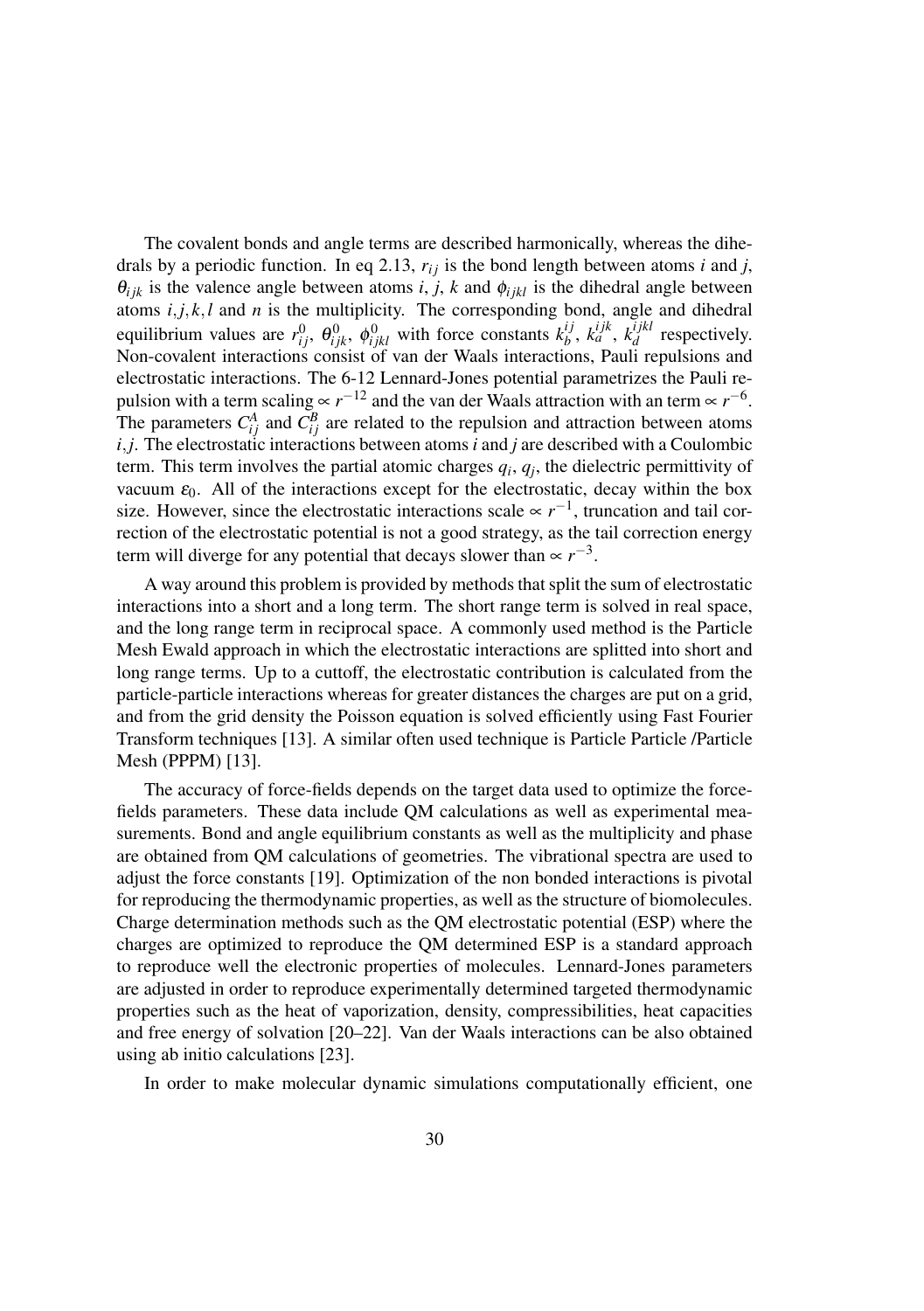can constrain the fast vibrational degrees of freedom, thus allowing an increase in the MD time step. In MD simulations these constraints are usually enforced by using the method of Lagrange multipliers. The corresponding algorithms use a Lagrangian including constraints and differ in the way they solve the modified equations of motion to obtain the Lagrange multipliers and therefore the new positions and velocities. Some of the most common constraints algorithms are SHAKE [1], RATTLE [24], LINCS [25], and SETTLE [26]. Another way would be to use the multiple time step approach, by using short time step for the bond vibrations and longer time step for the long range attraction forces (e.g RESPA algorithm [27]).

A very time consuming part of the MD algorithm is the neighbour search of particle *i* through all possible particles *j*, in order to determine the particles *j* which reside within a cutoff distance from *i* and carry out the force calculation  $F_i$ . This procedure, scales as  $N^2$ . In order to reduce this computational cost, Verlet [28] suggested the use of neighbour lists. In this scheme, one does not update the neighbours of *i* at every time step but with some lower frequency. Between the updates of the neighbour list the forces are calculated between particles in the stored neighbour list.

As mentioned earlier, Newton's equation of motion conserve the total energy of the system also known as the Hamiltonian. Thus, MD samples the microcanonical ensemble (NVE). Constant temperature simulations are achieved by using thermostats, such as the v-rescale [29], Nose-Hoover [30] or Andersen [31] thermostats, that allow to sample the canonical ensemble (NVT). Moreover, constant pressure calculations are achieved by using barostats , such as the Parrinello-Rahman [32] barostat, that allow sampling of the isobaric isothermal ensemble (NPT).

For the MD simulations we used Gromacs as an MD engine due to its efficiency and documentation on biomolecular simulations [33].

#### Water Force Field models

Accurate treatment of the condensed aqueous environment is central in biomolecular simulations. This treatment is performed using explicit and implicit water force-fields. Some famous explicit water force-fields are the TIP3P [34], TIP4P [35], SPC [36] and TIP4P/2005 [37]. These force-fields are parametrized such that they reproduce static experimental properties such as the radial distribution function of water, as well as dynamic ones, such as the diffusion constant. SPC and TIP3P have interaction sites assigned to each of its atoms. Although SPC and TIP3P have slightly different tetrahedral angles (109.4 ° and 104.5 ° respectively), their charge distribution does not differ much. TIP4P has four interaction sites with an extra charge placed on a dummy atom, which improves the electrostatic distribution at the cost of computational time [38]. The TIP4P/2005 model has almost the same charge distribution and angle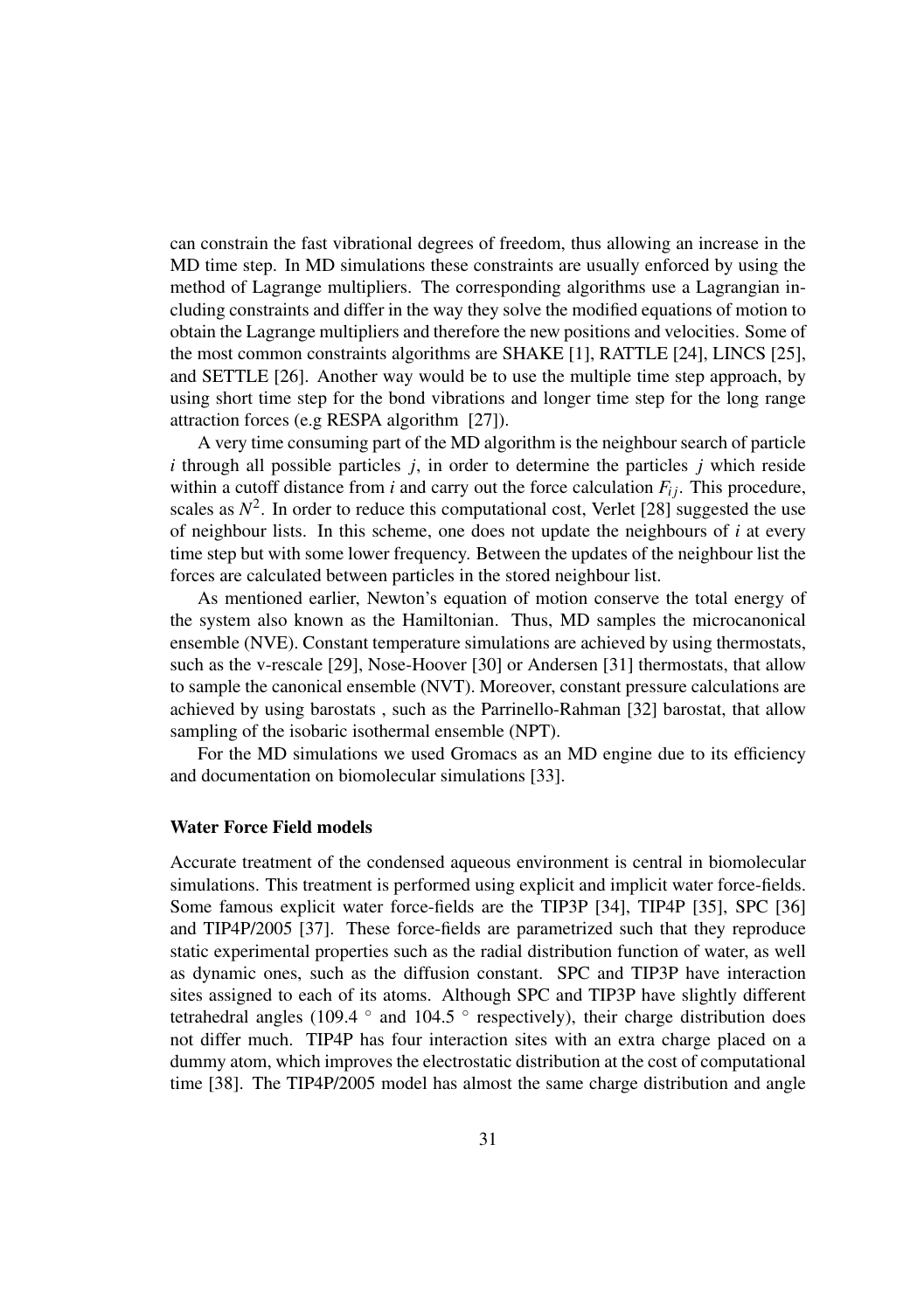with TIP4P. Their difference is that the TIP4P has been parametrized to target the enthalpy of vaporization. Essentially, TIP4P/2005 estimates better all properties but the ones related to the gas phase, compared to TIP4P [38].

### **2.2 Rare Event methods**

Many high dimensional complex systems in chemistry, physics and biology undergo rare physical or chemical transformations between metastable states. Such rare transitions include protein folding, protein association, ion dissociation, cluster isomerization, crystal nucleation diffusion in solids, etc.

A variety of methods exists that alleviate the exponential time scale problem (e.g umbrella sampling [39], local elevation [40], conformational flooding [41], adaptive bias force [42], metadynamics [43]) and give access to an ergodic sampling of the phase space. However, these methods are based on implementing a bias along an order parameter, which alters the dynamics, gives up kinetic information and at the same time their efficiency depends on the quality of the order parameter as a reaction coordinate. On the other hand, path based methods do not require a reaction coordinate as an input, but only the state definitions and some initial chain of states connecting them. Methods such as the Nudge Elastic Band (NEB) [44] or the zero temperature string method [45] aim to find the minimum energy path (MEP) along one transition. Although these approaches give useful insight into the activation energy and the location of the saddle point, they do not contain dynamical information, since the evolution between states results from a minimization of an objective function. This problem was addressed in another category of path based methods, the so called action-based methods, which use the Hamilton's principle of least action to obtain true dynamical trajectories connecting the two states [46, 47]. Finally, Transition Path Sampling [48, 49] is a trajectory based method, based on an importance sampling strategy on trajectory space, giving insight into both mechanistic and dynamical information. We will discuss this method in more detail in the following section.

## **2.3 Transition Path Sampling**

Transition Path Sampling (TPS) is based on the idea that for a two state system, an infinitely long trajectory crosses the barrier infinite amount of times. The collection of all possible pathways that cross the barrier and connect the stable states is denoted the path ensemble and can be sampled by a MC random walk in the trajectory space. TPS, similar to many other trajectory based methods, needs a good definition of the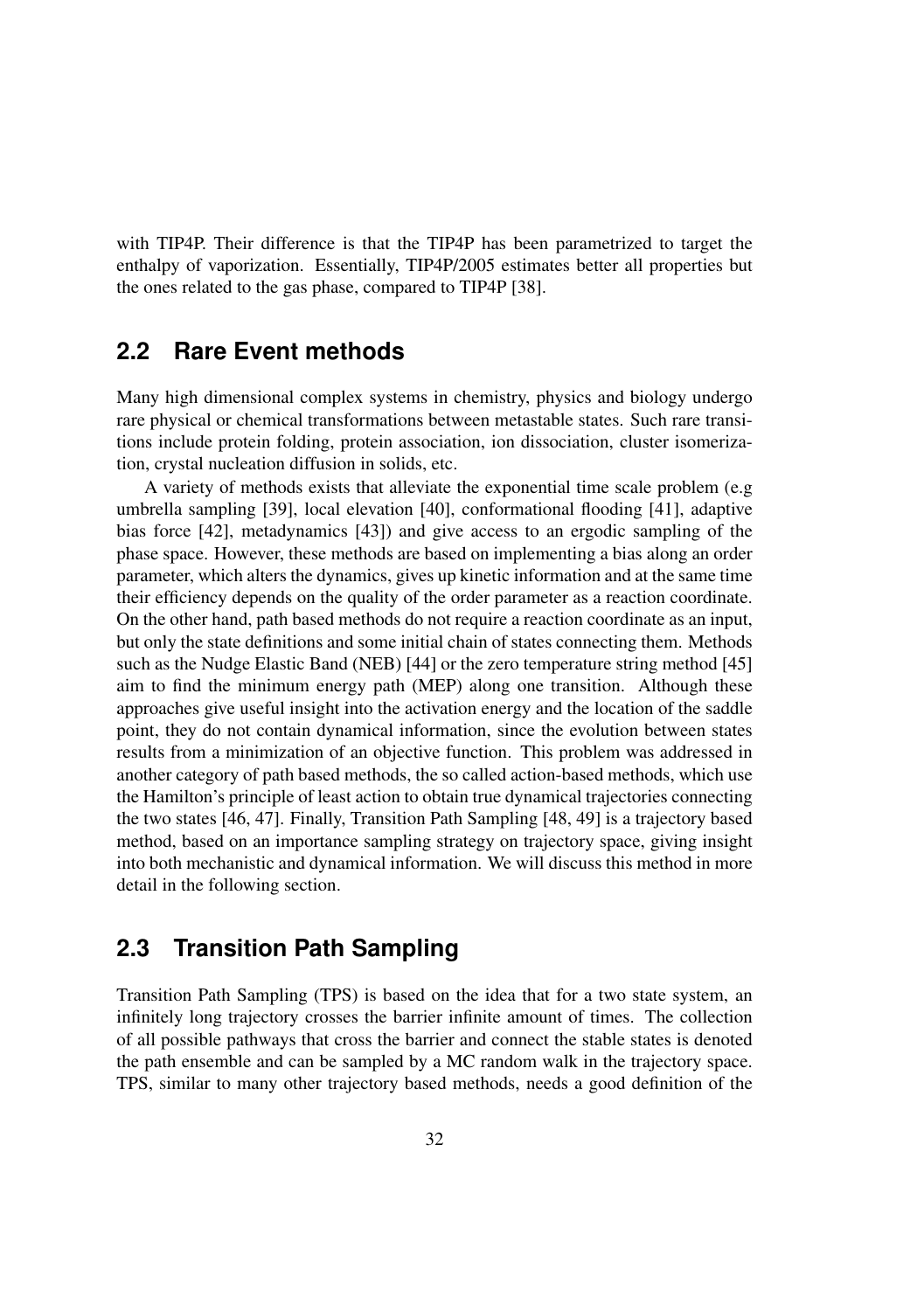reactant and the product state but requires no prior information on the reaction coordinate. Given an initial path connecting the two states and using a Metropolis-Hastings criterion based on detailed balance one can generate a Markov chain of true dynamical pathways that maintain the equilibrium path ensemble distribution. There are many schemes to generate new pathways. In this thesis the one-way flexible shooting scheme has been employed and will be discussed later.

In TPS a path consists of a sequence of microstates at each time slice  $\mathbf{x}(T) \equiv$  $\{x_0, x_{\Delta t}, ..., x_{i\Delta t}, ..., x_T\}$ , where  $x_{i\Delta t} = \{r_{i\Delta t}, p_{i\Delta t}\}\$  comprises the coordinates  $r_{i\Delta t}$  and momenta  $p_{i\Delta t}$  of all the atoms of the system at each time step  $i = 0, 1, ..., N$  where  $N = \frac{T}{\Delta t} + 1$  (Fig. 2.3.1). One can express the probability  $P(\mathbf{x}(T))$  of a pathway of duration *T* in a statistical mechanical way.  $P(x(T))$  depends on the initial conditions and the underlying dynamics of the system according to eq 2.15.

$$
P(\mathbf{x}(T)) = \rho_{x0} \prod_{i=0}^{\frac{T}{\Delta t} - 1} p(x_{i\Delta t} \to x_{i+1\Delta t}) / Z(T)
$$
 (2.15)

 $p(x_{i\Delta t} \rightarrow x_{i+1\Delta t})$  is the short time probability to evolve from  $x_{i\Delta t}$  to  $x_{i+1\Delta t}$  and  $\rho_{x0}$  is the initial conditions distribution that scales according to the standard Boltzmann factor in the canonical ensemble. The normalization constant or partition function  $Z(T)$  is given by eq 2.16, where the path-integral  $\int Dx$  denotes summation over all pathways x. For an infinite and discretized path this corresponds to summation over all phase space points.

$$
Z(T) \equiv \int P(\mathbf{x}) D\mathbf{x} \tag{2.16}
$$

The transition path ensemble is the subset of the reactive trajectories, the ones connecting the stable states *A* and *B*. Similarly, the probability of a path  $P_{AB}(T)$  is given by equations 2.17-2.18.

$$
P_{AB}(\mathbf{x}) \equiv h_A(x_0)h_B(x_T)P(\mathbf{x})Z_{AB}^{-1}
$$
\n(2.17)

$$
Z_{AB}(T) \equiv \int h_A(x_0) h_B(x_T) P(\mathbf{x}) D \mathbf{x}
$$
 (2.18)

The characteristic functions  $h_A(x)$  and  $h_B(x)$  equal unity when the system at a configuration *x* is in stable state *A* or *B* respectively and equal zero elsewhere.

Parametrization of the stable states is based on projecting the high dimensional phase space into order parameter(s) which need to fulfil several criteria. Those are : 1) the state definitions should not overlap, 2) the order parameters should distinguish the states and 3) the states should be attractors and commit the trajectory beyond the barrier region with a high probability.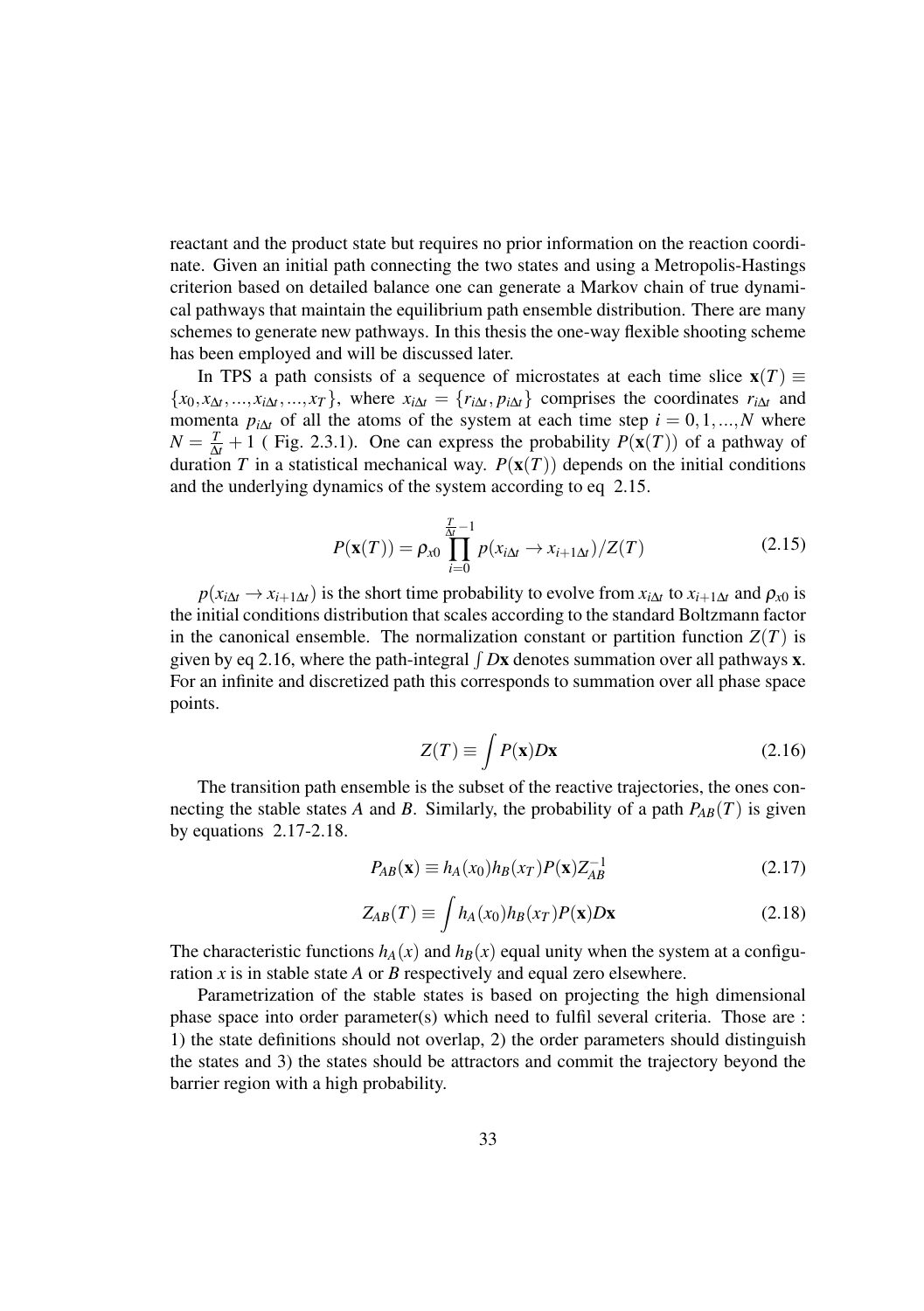

Figure 2.3.1: Schematic representation of the old  $(x^{(o)}$  depicted in solid line) and newly generated paths  $(x^{(n)}$  depicted with dashed lines) a) connecting the two states b,c) not connecting the states and using the two way shooting algorithm by perturbing the momenta at time *t'*. In d) is described the one-way shooting algorithm where the new path is the old partial path (solid line) plus the newly generated forward partial path (dashed line).

### 2.3.1 Monte Carlo of trajectories

TPS is a random walk through trajectory space where by construction, trajectories are generated proportionally to their probability in the Transition Path Ensemble (TPE) (eq 2.17). This MC random walk is realized by generating a new trial trajectory and accepting or rejecting it according to the Metropolis criterion. A trial move consists of the generation of a new trajectory  $\mathbf{x}^{(n)}$  from an old trajectory  $\mathbf{x}^{(o)}$  with a probability  $P_{gen}(\mathbf{x}^{(o)} \to \mathbf{x}^{(n)}$  and the acceptance of the newly generated trajectory with some probability  $P_{acc}(\mathbf{x}^{(o)} \to \mathbf{x}^{(n)})$ . Here the superscripts 'n' and 'o' abbreviate the 'new' and 'old' path, respectively. As detailed balance ensures that the probability of the forward move is equal to the probability of the reverse move  $(p(o \rightarrow n)=p(o \leftarrow n))$ , in the TPS framework this translates into eq 2.19

$$
P_{AB}(\mathbf{x}^{(o)})P_{gen}(\mathbf{x}^{(o)} \to \mathbf{x}^{(n)})P_{acc}(\mathbf{x}^{(o)} \to \mathbf{x}^{(n)}) =
$$
  
\n
$$
P_{AB}(\mathbf{x}^{(n)})P_{gen}(\mathbf{x}^{(n)} \to \mathbf{x}^{(o)})P_{acc}(\mathbf{x}^{(n)} \to \mathbf{x}^{(o)})
$$
\n(2.19)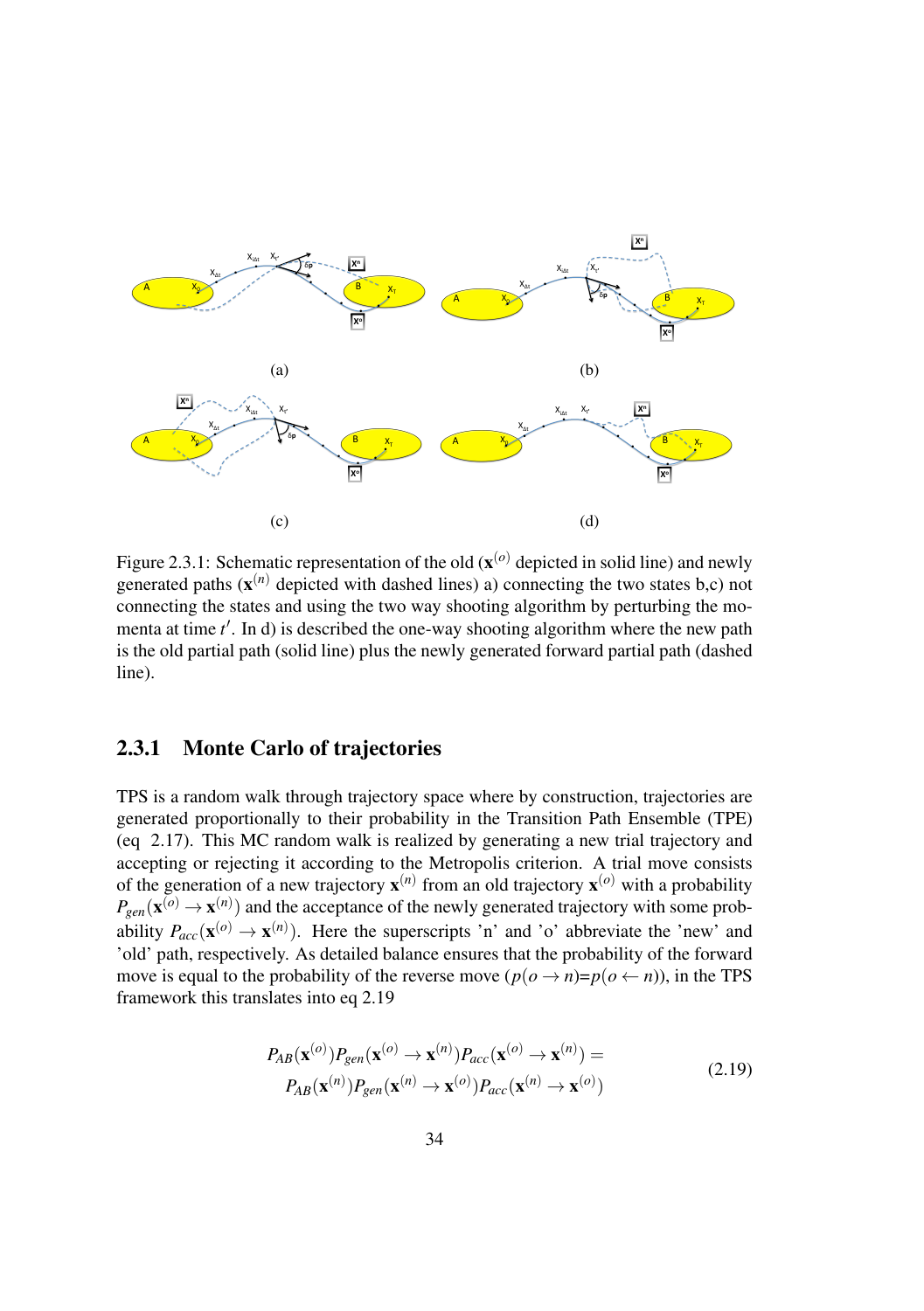which states that the probability  $P_{AB}$  to observe an old path multiplied with the conditional probability of generating and accepting a new path is equal to the probability of observing the old path multiplied with the probability of accepting and generating the old path from the new path. Using eq 2.17, the fact that  $h_A(x_0^{(o)})$  $b_0^{(o)}$ ) =  $h_B(x_T^{(o)})$  $T(T^{(0)}) = 1$  then the acceptance probability can be written as in eq 2.20,

$$
\frac{P_{acc}(\mathbf{x}^{(o)} \to \mathbf{x}^{(n)})}{P_{acc}(\mathbf{x}^{(n)} \to \mathbf{x}^{(o)})} = h_A(x_0^{(n)}) h_B(x_T^{(n)}) \frac{P(\mathbf{x}^{(n)}) P_{gen}(\mathbf{x}^{(n)} \to \mathbf{x}^{(o)})}{P(\mathbf{x}^{(o)}) P_{gen}(\mathbf{x}^{(o)} \to \mathbf{x}^{(n)})}
$$
(2.20)

where  $P_{gen}$  is dependent on the specifics of the algorithm that generates the pathways. In order to fulfil the above equation one can apply a Metropolis rule, shown in eq 2.21

$$
P_{acc}(\mathbf{x}^{(o)} \to \mathbf{x}^{(n)}) = h_A(x_0^{(n)}) h_B(x_T^{(n)}) \min\left\{1, \frac{P(\mathbf{x}^{(n)}) P_{gen}(\mathbf{x}^{(n)} \to \mathbf{x}^{(o)})}{P(\mathbf{x}^{(o)}) P_{gen}(\mathbf{x}^{(o)} \to \mathbf{x}^{(n)})}\right\}
$$
(2.21)

where the *min* function returns the smaller of its arguments. This means that if the acceptance probability is one then the move is accepted, whereas if it is lower than one the move is accepted only if the acceptance probability is larger than a random number between 0 and 1.

#### 2.3.2 Shooting move

In the seminal TPS paper [48], the algorithm is based on the shooting move, where old reactive paths are perturbed to lead to new accepted paths. The shooting algorithm works as follows. First one selects a time slice  $x_t^{(o)}$  $t_1^{(0)}$  which belongs to the old path  $\mathbf{x}^{(o)}(T)$  with some probability  $p_{sel}(t', \mathbf{x}^{(o)})$ . This time-slice is denoted as the shooting point and in the most straightforward version of the shooting algorithm the shooting point is uniformly selected (it has the same probability along the path). Then one can modify this shooting point by, for example, slightly changing the momenta, followed by a forward and a backward integration of Newton's equations until  $t = 0$  and  $t = T$ . Due to molecular chaos, the new path is expected to diverge exponentially from the old path. If the path connects the two states it can be accepted with a probability according to eq 2.21. The generation probability can be written analytically as the product of probabilities to select a shooting point  $p_{\text{sel}}(t', \mathbf{x}^{(o)})$ , to modify it (e.g. changing the momenta)  $p_{gen}(x_{t'}^{(o)})$  $\chi_{t'}^{(o)} \to \chi_{t'}^{(n)}$  $t_{t'}^{(n)}$  and the probability to create a partial path [50]. However, since 1) the dynamics conserves the stationary distribution  $\rho_{st}(x)$ , microscopic reversibility gives  $p(x \to y)/p(y \to x) = \rho_{st}(y)/\rho_{st}(x)$  2) the initial conditions belong to the stationary distribution,  $\rho(x) = \rho_{st}(x)$  and 3) the generation and selection probabilities are symmetric, equation 2.21 simplifies to eq 2.22.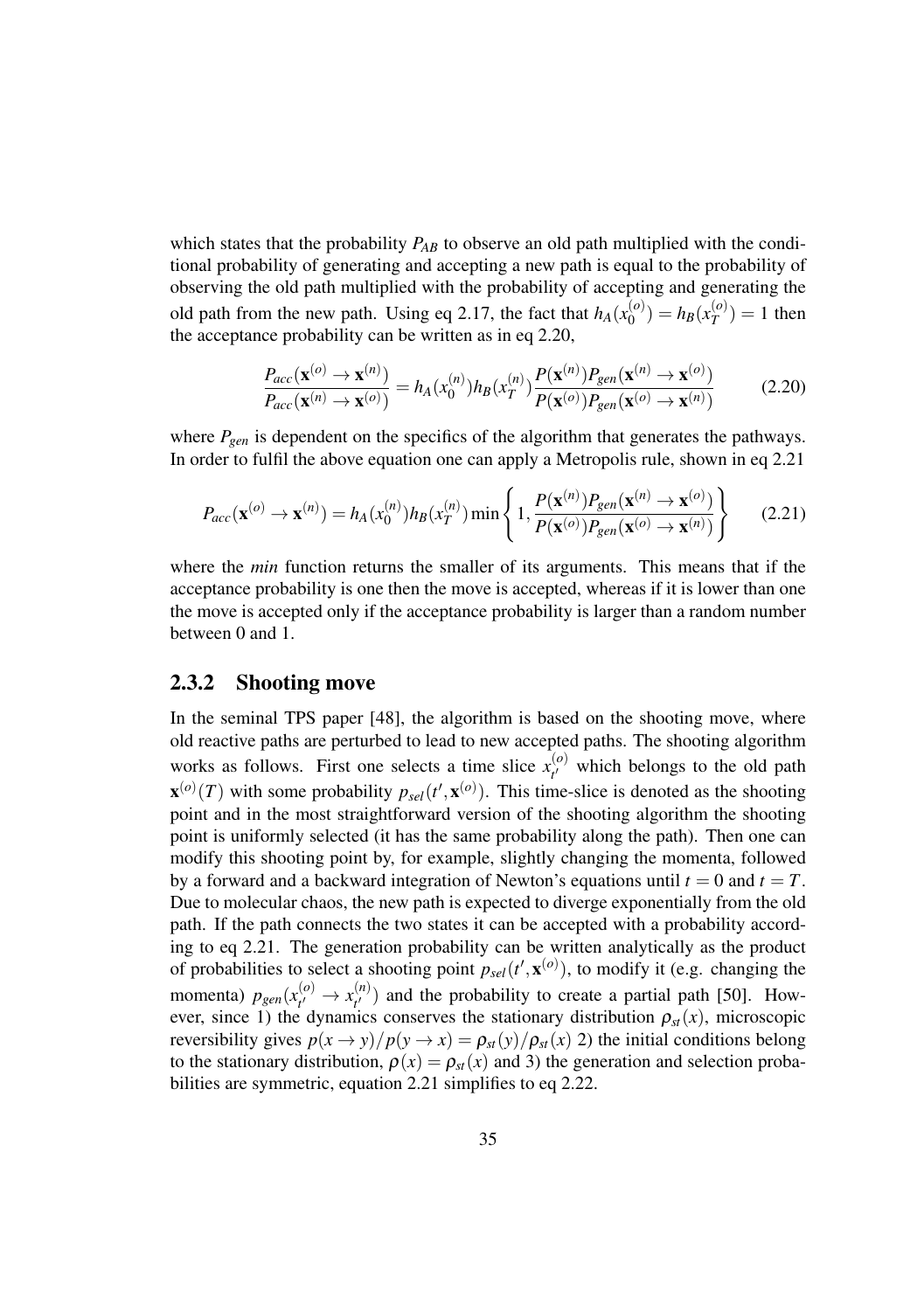$$
P_{acc}(\mathbf{x}^{(o)} \to \mathbf{x}^{(n)}) = h_A^{(n)}(0)h_B^{(n)}(T)\min\left\{1, \frac{\rho_{x_{t'}}^{(n)}}{\rho_{x_{t'}}^{(o)}}\right\}
$$
(2.22)

Complex biomolecular systems often encounter long transition pathways. The length of these pathways is often much longer than the Lyapunov time  $\lambda$  it takes for the molecular chaos to appear. This means that although the dynamics is deterministic (e.g Newtonian dynamics) the system essentially behaves diffusively. In these kind of systems, the two way shooting approach with a perturbation of the momenta will lead to a low acceptance ratio [51] as both the forward and backward paths have to reach the correct stable states, while the new pathway diverges quickly from the previous accepted pathway, and is likely to lose its reactivity. The one way shooting alleviates this problem as it only shoots one way per trial (forward or backward) thus increasing the acceptance ratio as only one partial path has to end in the correct state. The new pathway is accepted if the partial path ends in the correct state B for a forward path and A for a backward path. The new path consists of the old part and the new partial path, see Fig. 2.3.1d. The one-way shooting algorithm uses a stochastic thermostat, exploiting both the natural tendency to decorrelate due to the size of the system as well as the stochasticity introduced to the dynamics by the thermostat. No perturbation of momenta is done at the selected shooting point since this would only disrupt the natural NVE dynamics of the whole trajectory. As in the one-way shooting the new accepted path comprises the old and new partial path, the downside is that it takes more accepted paths before one reaches a path that shares no common points with the previous path, a so-called *decorrelated path*.

For reducing the computational cost of TPS, the flexible path length algorithm was introduced, where transition paths adjust to the length of the transition part, avoiding long dwelling in the stable states [50, 52]. As the selection probability for a shooting point is  $p_{sel}(t', \mathbf{x}^{(o)}) = 1/L^{(o)}, p_{sel}(t', \mathbf{x}^{(n)}) = 1/L^{(n)}$ , the acceptance probability becomes

$$
P_{acc}(\mathbf{x}^{(o)} \to \mathbf{x}^{(n)}) = h_A^{(n)}(0)h_B^{(n)}(T)\min\left\{1, \frac{L^{(o)}}{L^{(n)}}\right\}
$$
(2.23)

where  $L^{(o)}$  and  $L^{(n)}$  is the length of the old and new transition path respectively. In our implementation of the one-way shooting, the v-rescale [29] stochastic thermostat was used.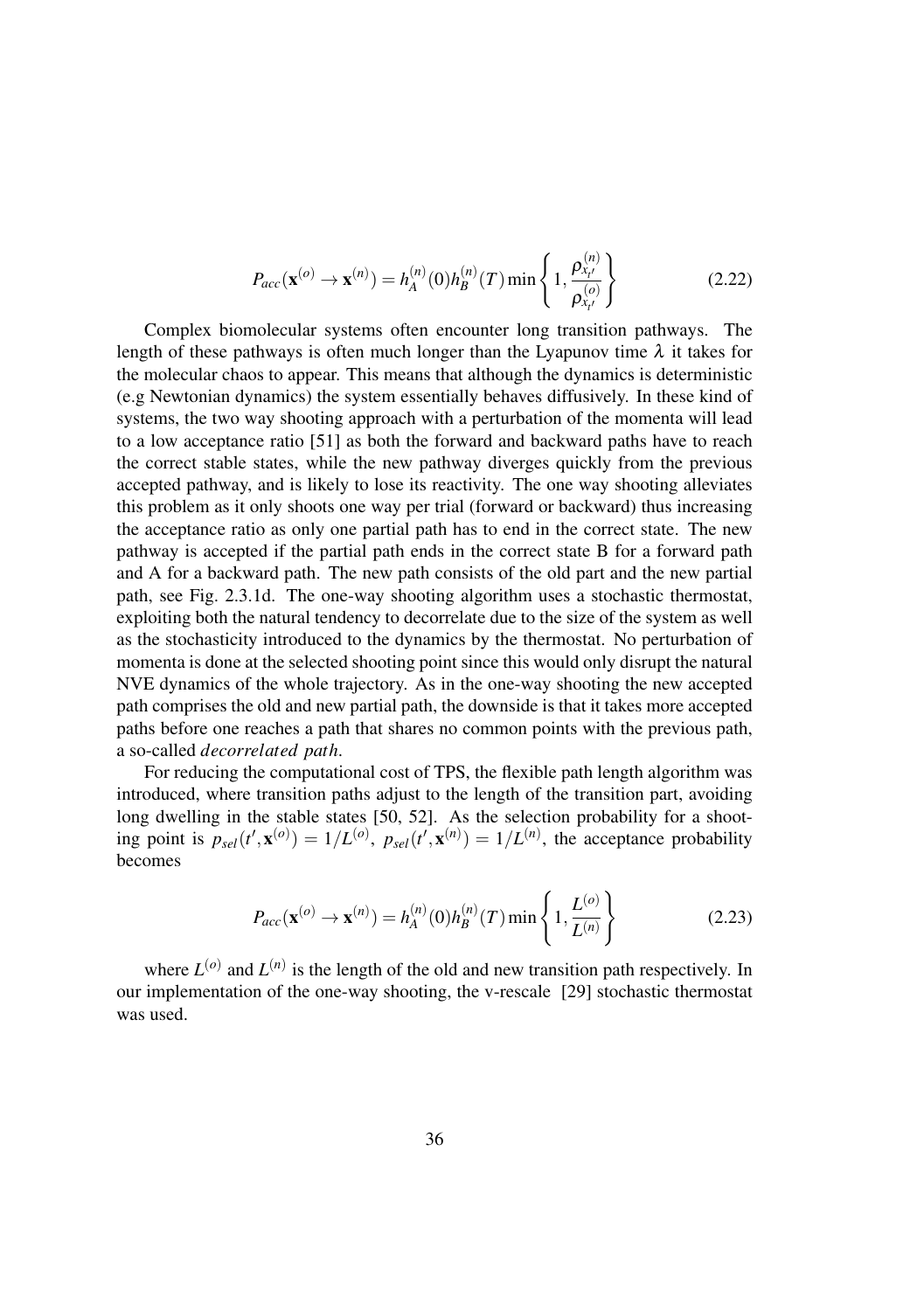# **Bibliography**

- [1] M. P. Allen and D. J. Tildesley, *Computer Simulation of Liquids* (Clarendon Press, New York, NY, USA, 1989).
- [2] D. Frenkel and B. Smit, *Understanding Molecular Simulation* (Academic Press, Inc., Orlando, FL, USA, 2001), 2nd ed.
- [3] M. Karplus and R. Lavery, Isr. J. Chem. 54, 1042 (2014).
- [4] D. N. Theodorou, Ind. Eng. Chem. Res. 49, 3047 (2010).
- [5] N. Metropolis, A. W. Rosenbluth, M. N. Rosenbluth, A. H. Teller, and E. Teller, J. Chem. Phys. 21, 1087 (1953).
- [6] W. W. Wood and F. R. Parker, J. Chem. Phys. 27, 720 (1957).
- [7] B. J. Alder and T. E. Wainwright, J. Chem. Phys. 27, 1208 (1957).
- [8] Y. M. Rhee, E. J. Sorin, G. Jayachandran, E. Lindahl, and V. S. Pande, Proc. Natl. Acad. Sci. U.S.A. 101, 6456 (2004).
- [9] T. J. Lane, D. Shukla, K. A. Beauchamp, and V. S. Pande, Curr. Opin. Struc. Biol. 23, 58 (2013).
- [10] D. E. Shaw, M. M. Deneroff, R. O. Dror, J. S. Kuskin, R. H. Larson, J. K. Salmon, C. Young, B. Batson, K. J. Bowers, J. C. Chao, et al., Commun. ACM 51, 91 (2008).
- [11] R. O. Dror, A. C. Pan, D. H. Arlow, and D. E. Shaw, *Chapter 20 Probing the Conformational Dynamics of GPCRs with Molecular Dynamics Simulation*, 8 (The Royal Society of Chemistry, 2011).
- [12] Y. Shan, E. T. Kim, M. P. Eastwood, R. O. Dror, M. A. Seeliger, and D. E. Shaw, J. Am. Chem. Soc. 133, 9181 (2011).
- [13] R. W. Hockney and E. J. W, *Computer simulation using particles* (McGraw-Hill International Book Co,New York,USA, 1981).
- [14] W. C. Swope, H. C. Andersen, P. H. Berens, and K. R. Wilson, J. Chem. Phys. 76, 637 (1982).
- [15] W. D. Cornell, P. Cieplak, C. I. Bayly, I. R. Gould, K. M. Merz, D. M. Ferguson, D. C. Spellmeyer, T. Fox, J. W. Caldwell, and P. A. Kollman, J. Am. Chem. Soc. 117, 5179 (1995).
- [16] W. L. Jorgensen, D. S. Maxwell, and J. Tirado-rives, J. Am. Chem. Soc. 118, 11225 (1996).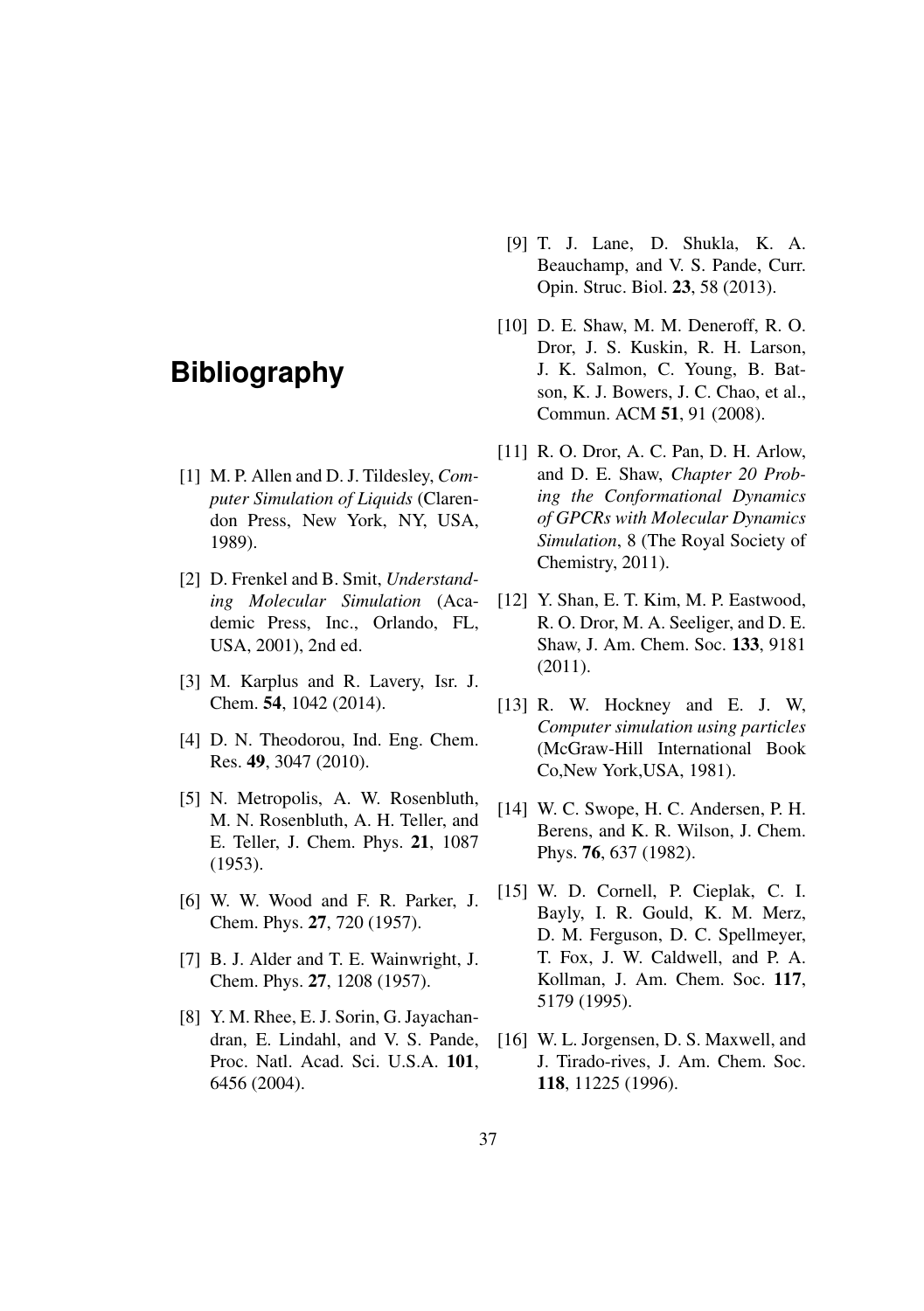- [17] A. D. Mackerell, D. Bashford, R. L. Dunbrack, J. D. Evanseck, M. J. Field, S. Fischer, J. Gao, H. Guo, S. Ha, L. Kuchnir, et al., J. Phys. Chem. B 102, 3586 (1998).
- [18] W. R. P. Scott, P. H. Hu, I. G. Tironi, A. E. Mark, S. R. Billeter, J. Fennen, A. E. Torda, T. Huber, P. Kru, and W. F. V. Gunsteren, J. Phys. Chem. A 103, 3596 (1999).
- [19] A. D. Mackerell, J. Comp. Chem. 25, 1584 (2004).
- [20] W. L. Jorgensen, J. Phys. Chem. **90**, 6379 (1986).
- [21] A. Warshel, J. Chem. Phys. **53**, 582 (1970).
- [22] A. D. Mackerell, J. Wirkiewiczkuczera, and M. Karplus, J. Am. Chem. Soc. 117, 11946 (1995).
- [23] D. Yin and A. D. Mackerell, J. Phys. Chem. 100, 2588 (1996).
- [24] C. Andersen, J. Comput. Phys. 52, 24 (1983).
- [25] B. Hess, H. Bekker, H. J. C. Berendsen, and J. G. E. M. Fraaije, J. Comp. Chem. 18, 1463 (1997).
- [26] S. Miyamoto and P. A. Kollman, J. Comp. Chem. 13, 952 (1992).
- [27] D. D. Humphreys, R. A. Friesner, and B. J. Berne, J. Phys. Chem. 98, 6885 (1994).
- [28] L. Verlet, Phys. Rev. **159**, 98 (1967).
- [29] G. Bussi, D. Donadio, and M. Parrinello, J. Chem. Phys. 126, 014101 (2007).
- [30] W. G. Hoover, Phys. Rev. A 31, 1695 (1985).
- [31] H. C. Andersen, J. Chem. Phys. 72, 2384 (1980).
- [32] M. Parrinello and A. Rahman, J. Appl. Phys. 52, 7182 (1981).
- [33] M. J. Abraham, T. Murtola, R. Schulz, S. Páll, J. C. Smith, B. Hess, and E. Lindahl, SoftwareX 1–2, 19 (2015).
- [34] W. L. Jorgensen, J. Chandrasekhar, J. D. Madura, R. W. Impey, and M. L. Klein, J. Chem. Phys. 79, 926 (1983).
- [35] W. L. Jorgensen, J. F. Blake, and J. K. Buckner, Chem. Phys. 129, 193 (1989).
- [36] H. J. C. Berendsen, J. P. M. Postma, W. F. van Gunsteren, and J. Hermans, *Interaction Models for Water in Relation to Protein Hydration* (Springer, Dordrecht, Netherlands, 1981).
- [37] J. L. F. Abascal and C. Vega, J. Chem. Phys. 123, 234505 (2005).
- [38] C. Vega and J. L. F. Abascal, Phys. Chem. Chem. Phys 13, 19663 (2011).
- [39] J. Torrie, G. M Valleau, J. Comput. Phys. 23, 187 (1977).